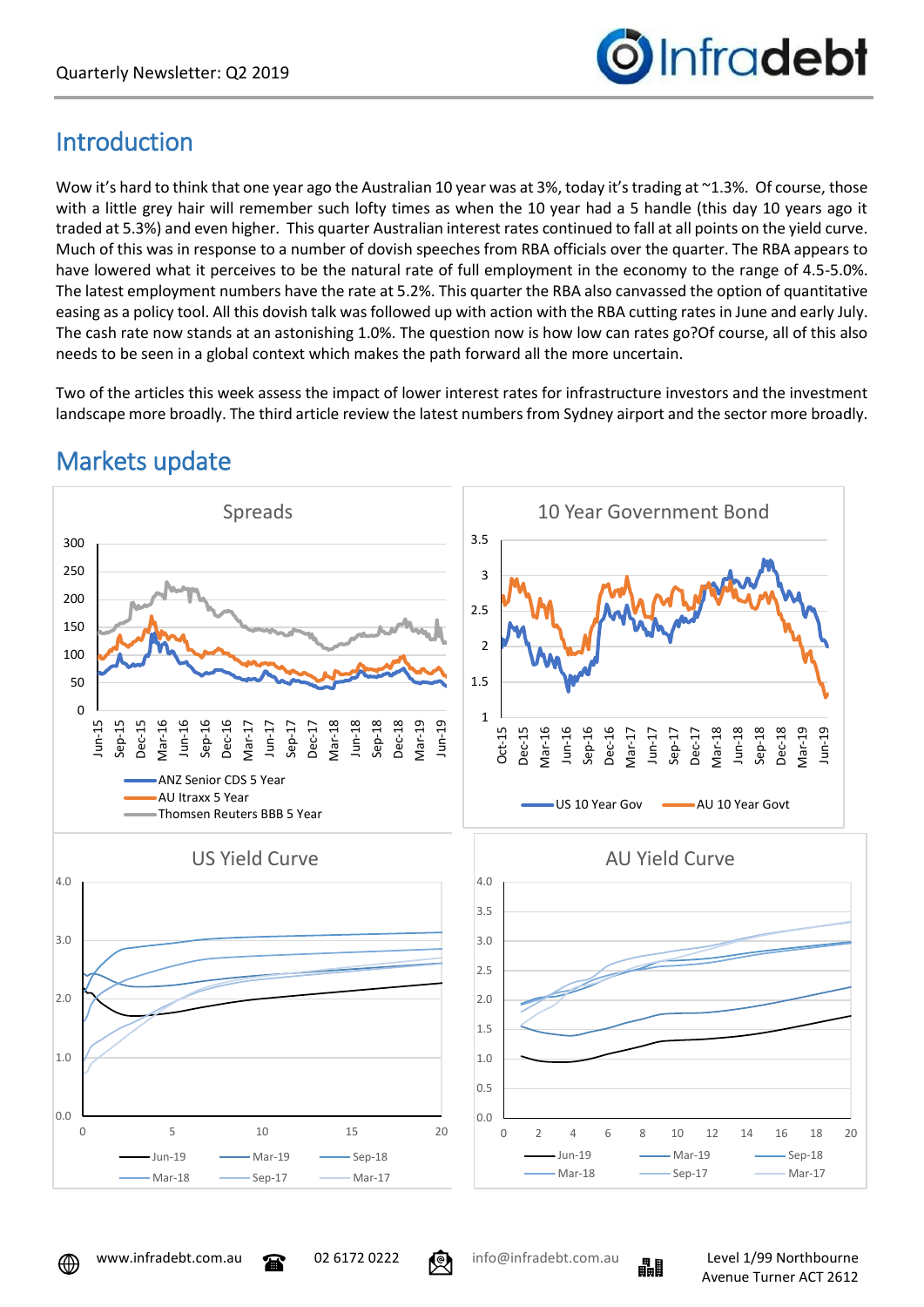

#### New issuance and refinancing

| Date  | <b>Borrower</b>                         | Instrument | Size (m) | Term (Yrs)     | Curr.      | Pricing/Notes                       |
|-------|-----------------------------------------|------------|----------|----------------|------------|-------------------------------------|
| April | SA Land Registry                        | Loan       | 780      | $3 - 10$       | <b>AUD</b> | Refinance                           |
| April | <b>Cross River Rail</b>                 | Loan       | 2,300    |                | <b>AUD</b> | Construction, 200<br>bps            |
| April | <b>Evolve Housing</b>                   | Loan       | 70       | 10             | <b>AUD</b> | Refinance,<br>concessional finance. |
| April | Hallett 1 Wind<br>Farm                  | Loan       | 160      | 13             | <b>AUD</b> | Refinance                           |
| April | Waterloo Wind<br>Farm                   | Loan       | 145      | 10             | <b>AUD</b> | Refinance                           |
| May   | <b>Multinet Gas</b>                     | Loan       | 25       | $1 - 2$        | <b>AUD</b> | Working capital                     |
| May   | Port of Melbourne                       | Loan       | 1,700    | $2 - 4$        | <b>AUD</b> | Refinance, 80-100<br>bps            |
| May   | Melbourne<br>Airport                    | Loan       | 500      | $7 - 10$       | <b>AUD</b> | Refinance                           |
| May   | Northern Beaches<br><b>Hospital PPP</b> | Loan       | 236      | 5              | <b>AUD</b> | Refinance                           |
| May   | <b>DBNGP</b>                            | Loan       | 300      | $5 - 7$        | <b>AUD</b> | Refinance, 120-140<br>bps           |
| May   | Berrybank Wind<br>Farm                  | Loan       | 195      |                | <b>USD</b> | Construction                        |
| May   | Sydney Airport                          | Loan       | 1,400    | $3 - 5$        | <b>AUD</b> | Refinance,<br>sustainability loan   |
| May   | South Australia<br><b>Schools PPP</b>   | Loan       | 172      | 5              | <b>AUD</b> | Refinance, 100 bps                  |
| May   | Healthscope<br>Hospitals                | Loan       | 2,150    | 5              | <b>AUD</b> | LBO acquisition, 400-<br>425 bps    |
| May   | <b>Sunshine Coast</b><br>Hospital       | Loan       | 480      | 5              | <b>AUD</b> | Refinance                           |
| May   | Darlington Point<br>Solar Farm          | Loan       | 220      | $\overline{4}$ | <b>AUD</b> | Construction                        |
| June  | <b>Collector Wind</b><br>Farm           | Loan       | 180      |                | <b>AUD</b> | Construction                        |
| June  | <b>SA Power</b><br>Networks             | Loan       | 200      | 6              | <b>AUD</b> | Refinance                           |
| June  | Windlab                                 | Loan       | 10       | 3              | <b>AUD</b> | Refinance                           |





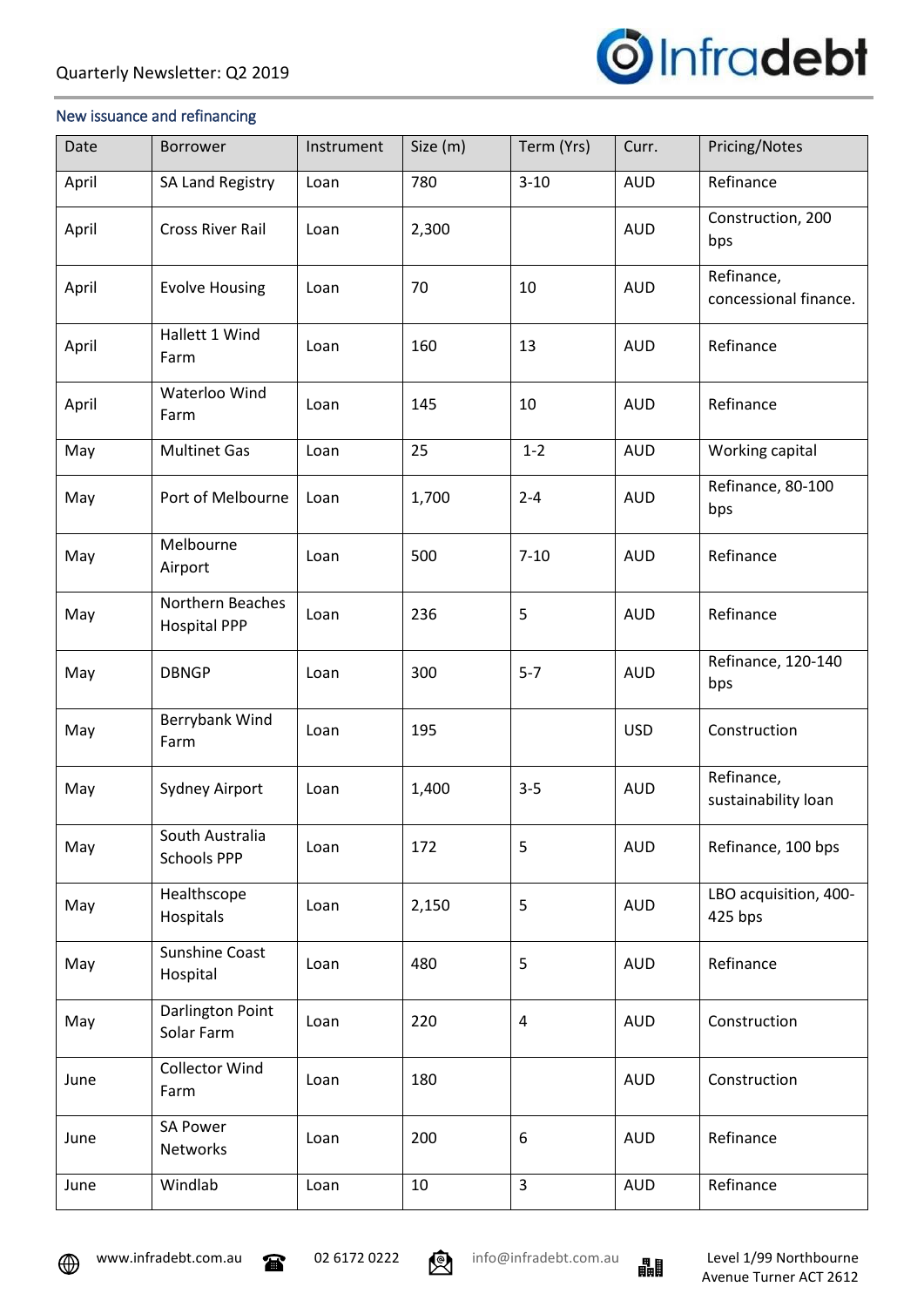

| Date | <b>Borrower</b>    | Instrument | Size (m) | Term (Yrs) | Curr. | Pricing/Notes      |
|------|--------------------|------------|----------|------------|-------|--------------------|
| June | <b>DBNGP</b>       | Loan       | 25       |            | AUD   | Working capital    |
| June | Ausgrid            | Loan       | 1.650    | 7-10       | AUD   | Refinance, 130 bps |
| June | <b>NT Airports</b> | Loan       | 550      | $5 - 7$    | AUD   | Refinance          |

## Equity and other news

- Transurban has increased its stake in the M5 via acquisition of minority stakes. This increases its holding from 58% to 65% buying out small positions from Sunsuper, REST and AMP.
- Sydney airport has issued its first sustainability loan. The \$1.4 billion loan is linked to independently assessed ESG outcomes.
- REST has purchased the remaining 60% portion of the Collgar wind farm from UBS making it the largest owner of renewable energy assets in Western Australia.
- In April the British Labour Party announced plans to nationalise the GBP 90 billion water utility industry should it win Government. British water infrastructure was privatised 30 years ago. The shadow Chancellor suggested that Labour could buy back the regional British water companies for one third of the estimated market equity value. Separately the regulator has imposed a GBP 126 million fine on Southern Water for failings in wastewater management and misreporting its performance. This newsletter is focused on Australian infrastructure, but such action would be a precedent – especially when seen in the context of the relentless focus on energy prices in Australia and the network component of the household electricity bill.

## Low Interest Rates – the Future Eaters for Long-term Savers

Modern monetary policy (not to be confused with modern monetary theory) has evolved to a point where central banks actively manage interest rates with the goal of maintaining price stability/low inflation and full employment. While this has delivered reasonable GDP outcomes over the past 40 years or so, from the perspective of a long-term savers/investors, this approach is becoming increasingly challenging and unsustainable. While mortgage holders might cheer the RBA's most recent interest rate cut (and the futures market predictions sub 1% over the next year), this won't be echoed by Australia's savers and superannuation fund CIOs.

Over the last 40 years monetary policy in developed economies has typically evolved to an inflation/full employment targeting regime. That is, in the face of a slowing economy, central banks cut interest rates. Lower interest rates encourage higher consumption (less saving) and more investment. This pulls spending forward from the future and supports current activity/employment. This pull forward of spending is manifest in high debt levels – as debt, directly or indirectly, funds the higher consumption/investment during the downturn.

While this is fine in theory – the reality has been that the post-recession equilibrium has involved lower interest rates and higher debt levels than pre-recession. That is, while interest rates rise post recession, they haven't risen back to pre-recession levels.

The world seems to be trapped in a cycle of:

- Lower and lower interest rates
- Higher and higher debt levels
- Weaker growth
- Higher asset valuations.
- The following charts illustrate this phenomena for the US (which amongst the developed world has the highest interest rates).





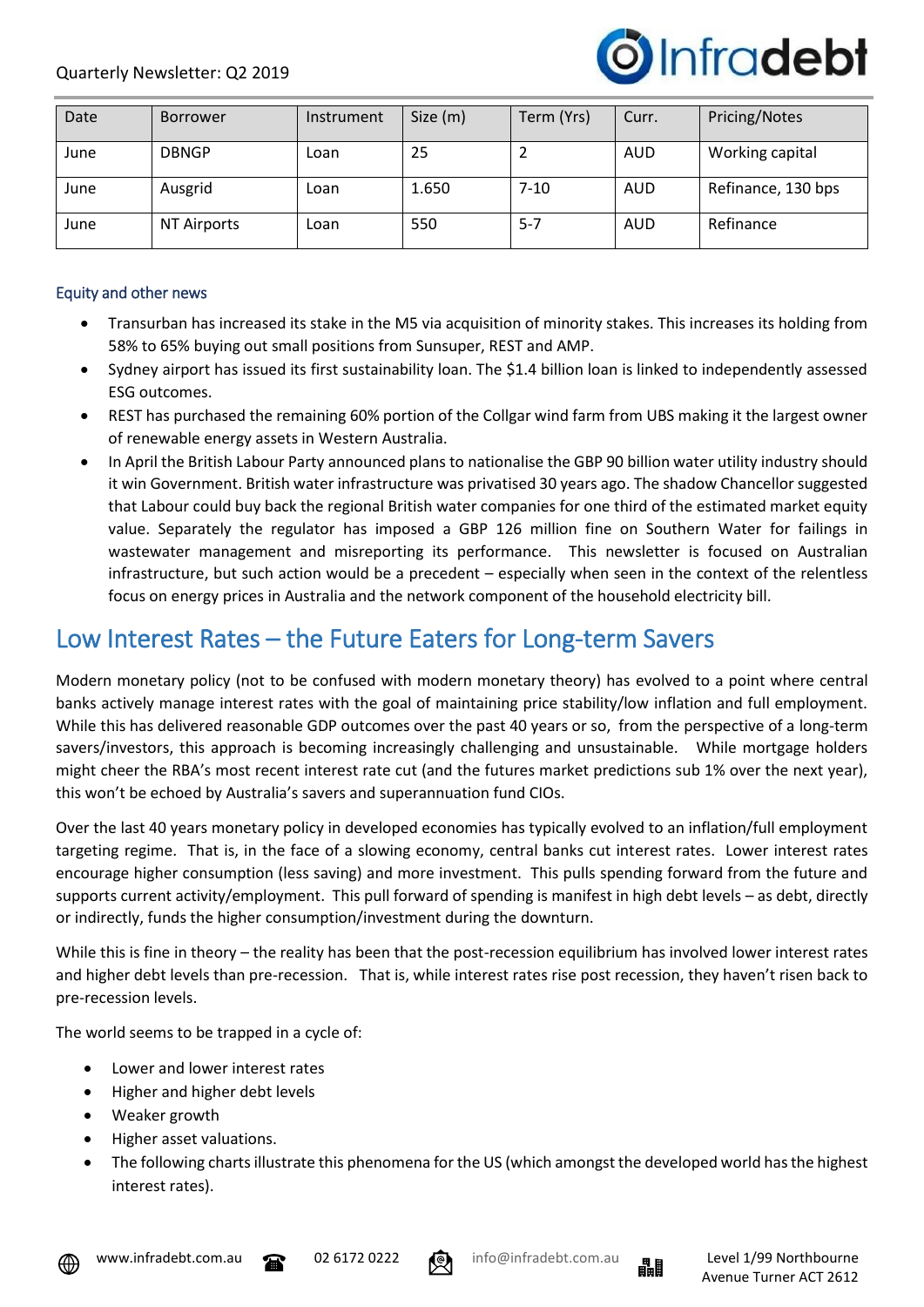

### **Chart 1: Lower and Lower Interest Rates**





## **Chart 2: Higher and Higher Debt**

⊕

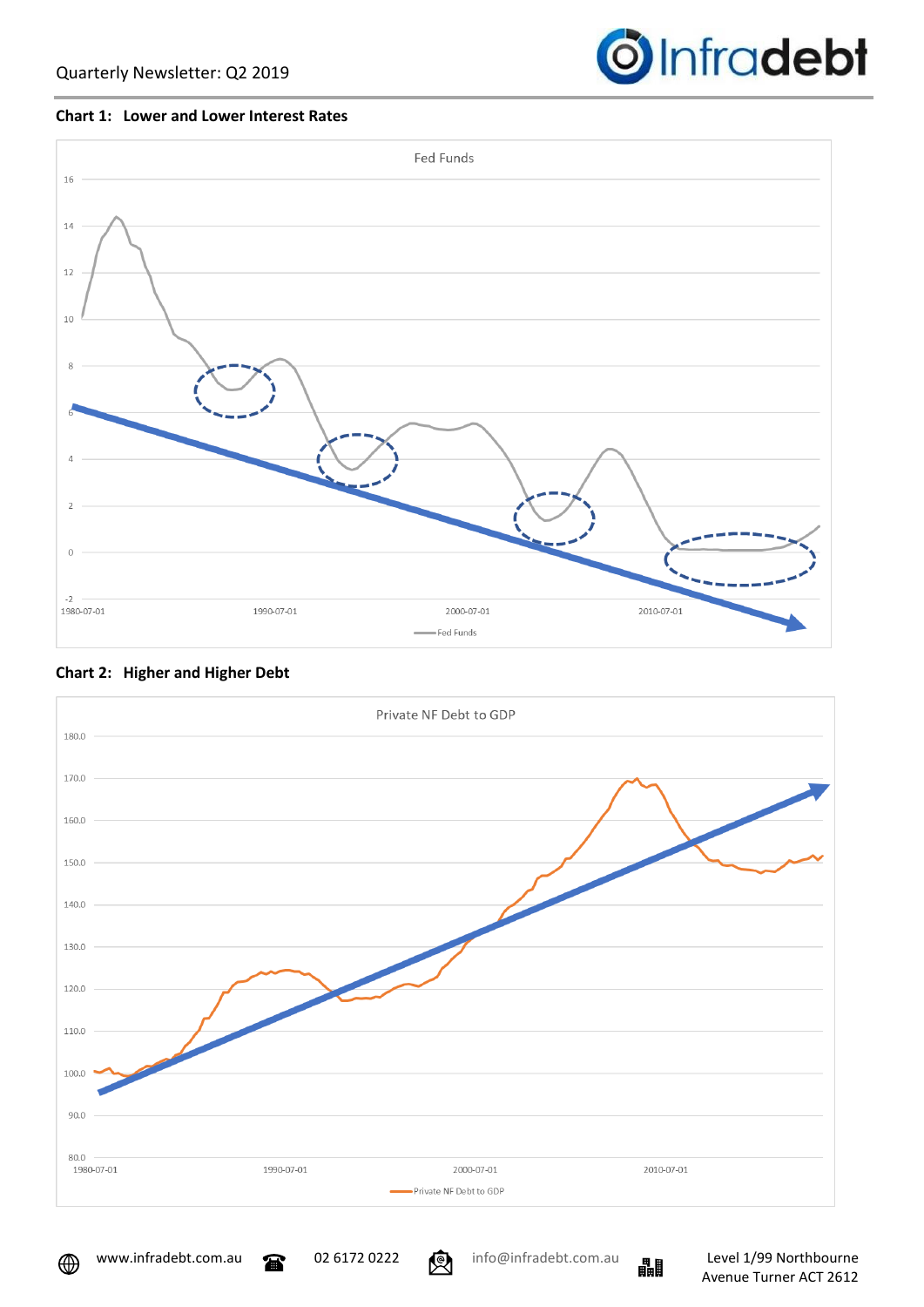

## **Chart 3: Weaker Growth**







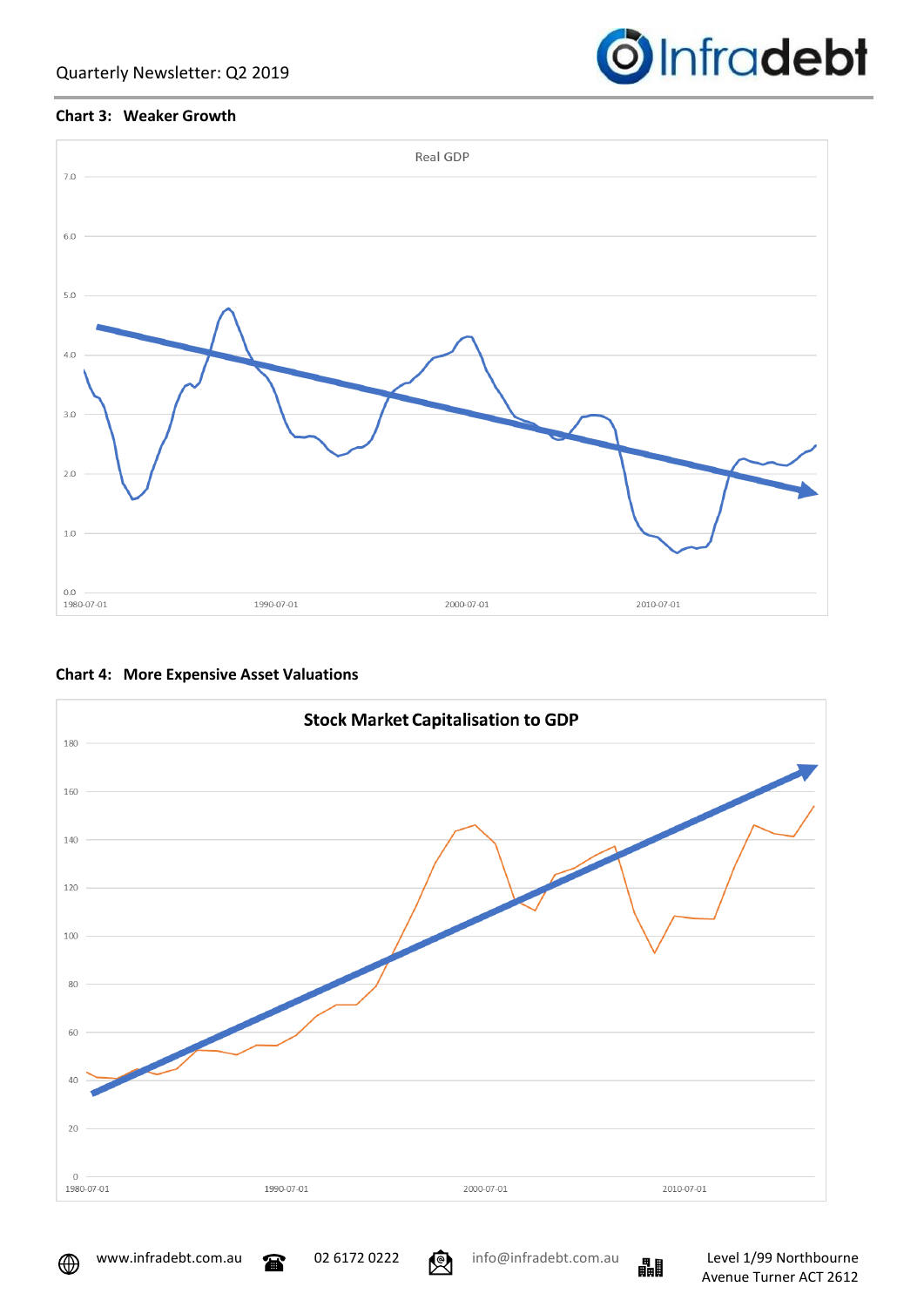All of this is a massive challenge for an investor trying to deliver a 3-4% real post tax yield to investors. When I first started in the industry you could get 4% real on an inflation linked Commonwealth government bond. Today Australian government inflation linked bonds trade at negative yields (yes that's correct – as I go to print the Australian 10 year CIB is trading at a real yield of -0.015%).

The first point I would make about this environment, is that the past is a poor reflection of the future. In the rear view mirror -the trends of falling interest rates and rising asset values have boosted asset returns (and reduced the size of drawdowns). Looking through the windscreen - these low rates and high starting valuations are a fundamental headwind for investors. Returns will be lower in the future – it is a mathematical certainty of our starting point.

This environment creates a systemic challenge for the Australian superannuation sector (and pension and long-tail insurance investors across the world). From a portfolio strategy perspective there aren't any easy solutions to this. – The optimum response is going to depend critically on whether the trend of the last 40 years can be sustained or whether instead the global financial system has to go through a global debt reset. Neither of which are particularly optimistic scenarios – but the first step of managing any problem is to first identify what the actual problem is!

## Lower base rates - which infrastructure sector wins most?

While the previous article focused on the long-term impact of lower interest rates from an investors' perspective – it is worth looking into the impact of lower base rates on infrastructure asset valuations. This is particularly timely given the 30 June valuation season is upon us – with many unlisted infrastructure assets revalued for year end.

In simple terms, all infrastructure assets will benefit from lower rates. 10 year bond rates have fallen by around 1% since 30 June 2018. This would be expected to flow through into a 1% lower equity discount rate in a typical DCF valuation and, given the long-duration nature of infrastructure cash flows, around a 10-15% uplift in value (assuming no change in cash flows).

However, across infrastructure, all is not necessarily equal. Infradebt divides the infrastructure asset class into four sub-sectors:

- **Contracted Assets** for example PPPs;
- **Patronage Assets** such as airports, toll roads and sea ports;
- **Regulated Assets** such as electricity transmission and distribution networks; and
- **Electricity Generation Assets** such as solar farms/wind farms.

**Contracted** assets such as PPPs are likely to be the biggest winners from lower base rates. For a PPP the project cash flows are effectively locked in by the concession agreement (assuming no operator defaults/abatements). This means the full benefit of lower discount rates is likely to feed through to valuations. The main exception to this is inflation some PPPs have CPI linked payments – and inflation is likely to disappoint relative to the 2.5% adopted by many infrastructure investors.

**Patronage assets** also have the potential to do very well (and often can have higher duration – that is interest rate sensitivity -than contracted assets). The main risk to this is economic growth. Long-term growth in patronage is often linked to economic growth (particularly for seaports). This raises a critical question – is the fall in base rates a harbinger of a forthcoming recession/economic downturn? If so, the lower DCF discount rates need to be matched by lower patronage/throughput levels and, hence, lower cash flows. In this context, there is a potential disconnect between the theoretical construct of year end valuations (where the discount rate effect is likely to be fully captured, but the lower growth rates not so much) and the real world.

**Regulated** assets get a much smaller benefit from lower base rates. For most regulated assets, the allowable revenues set by the regulator are calculated on the basis of a regulated rate of the return (the regulatory WACC). Lower base rates will lower this return and, hence, the future cash flows received by investors. If the valuer and the regulator used the exact same assumptions this would mean that lower base rates actually have no impact of asset values.







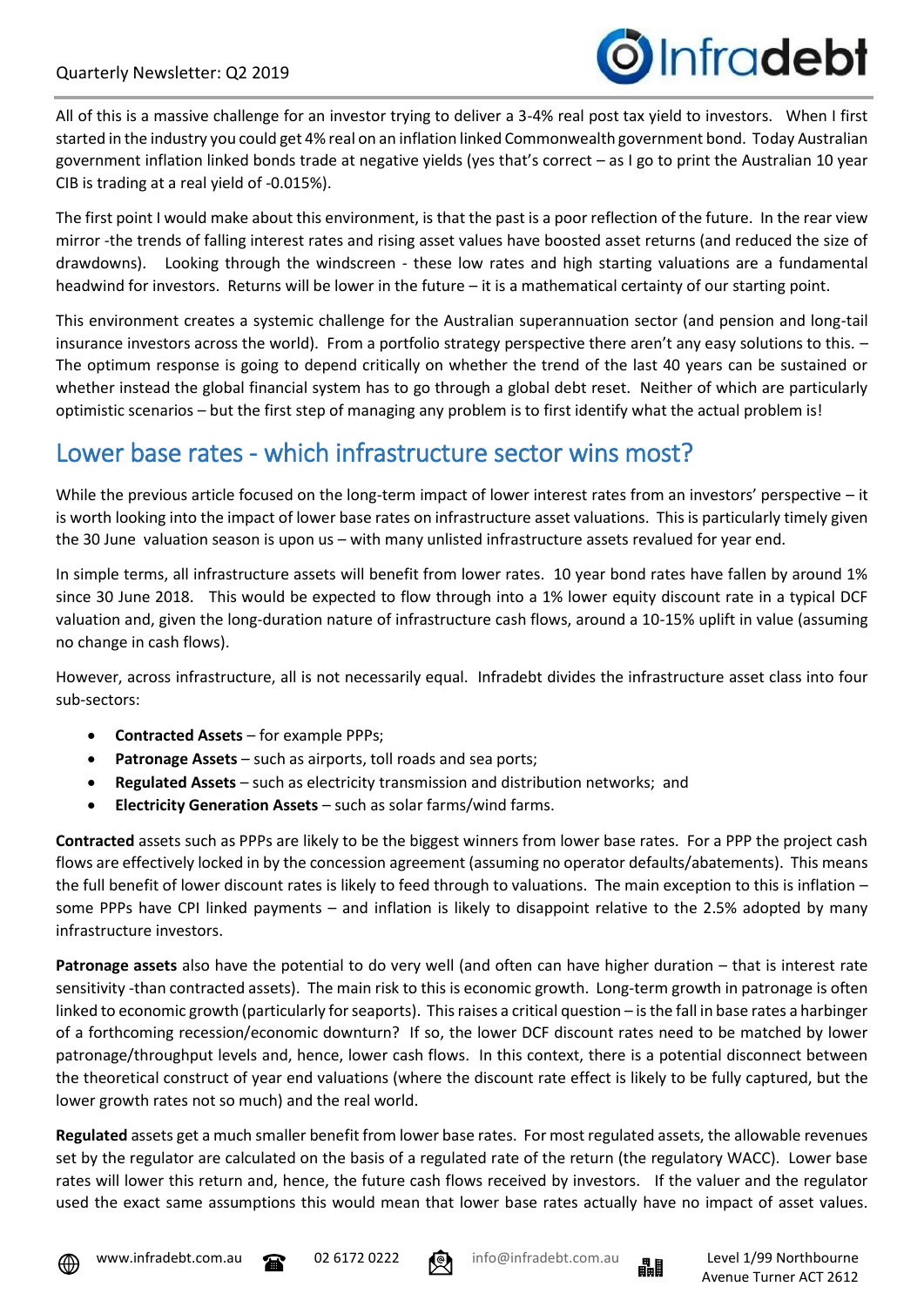

However, in reality the regulator tends to use WACC assumptions with lower gearing, a higher cost of debt, and a higher equity risk premia than investors. This results in a modest valuation benefit from lower base rates. However, this effect is quite mild, and so probably wont be the key driver of returns this year – more relevant factors are likely to be how optimistic/realistic investors have been relative to regulatory decisions.

**Electricity generation** assets fall somewhere between contracted and patronage assets depending on the project and its contracting status. However, it is worth noting that electricity generation assets are typically valued on much lower EV/EBITDA ratios (7-15 times compared to the 20-30 times that seems ubiquitous for large core infrastructure assets in Australia). A lower valuation multiple implies a lower base rate sensitivity. For these assets lower base rates will boost valuations but electricity prices will be equally important revaluation drivers.

On this basis – across the sectors – we have declared contracted assets the winner from the recent collapse in base rates. As has been the case over most years this decade, we expect that many funds will reveal significant write-ups of their infrastructure portfolios in their 30 June results. We also expect them to also say "Don't expect this again next year". Eventually they (and we) will be right!

# Weak passenger growth trends for airports

Sydney airport is Australia's largest airport and releases monthly data on passenger and aircraft movements. This provides a near real time window into the health of the Australian airports sector more generally. Sydney Airport's year to May 2019 numbers show a small fall in total passenger numbers. Domestic passengers are the key driver, with numbers down 1.4% on year to date basis, which compares to the 10 year trend of 2%.

| PAX <sup>1</sup>           | <b>Monthly Performance</b> |          |            | Year-to-Date Performance |               |            |
|----------------------------|----------------------------|----------|------------|--------------------------|---------------|------------|
| (000s)                     | $May-19$                   | $May-18$ | Growth (%) | <b>YTD-19</b>            | <b>YTD-18</b> | Growth (%) |
| Domestic                   | 2.217                      | 2.210    | 0.3%       | 11.204                   | 11,367        | $-1.4%$    |
| International <sup>2</sup> | 1,293                      | 1.217    | 6.3%       | 6,996                    | 6,855         | 2.1%       |
| Total                      | 3,510                      | 3.427    | 2.4%       | 18,200                   | 18,221        | $-0.1%$    |

Table 1: Sydney airport passenger data – May 2019

Domestic passenger numbers in Australia peaked in August 2018 and have dipped ever since. The last time domestic passenger numbers fell was in 2014 to 2015 when there were global fears of a slowdown in the Chinese economy (which have resurfaced again with ongoing trade tension).





Looking at Australia more broadly, domestic seat capacity has flatlined since 2013 when Qantas and Virgin ended their capacity and price war. Available seats have been stagnant since 2013 with load factors increasing over the period.



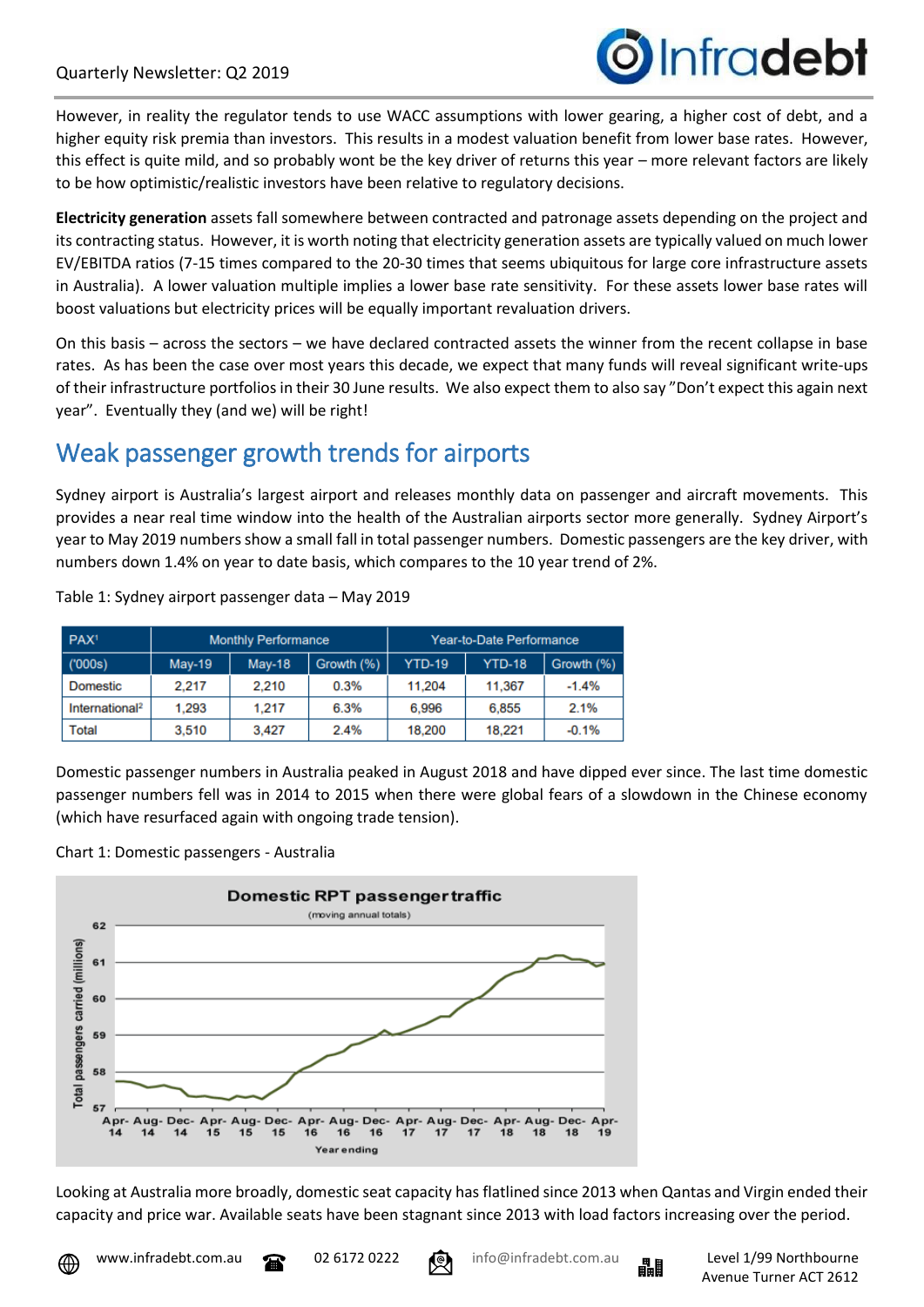

#### Chart 3: Domestic passengers – Australia rolling 12 months



Domestic airfares have trended upwards over the period. Flexible economy fares – typically preferred by business travellers - spiked in late 2017 (Chart 4). The cheapest economy fares have been tracking upwards with a seasonal peak during the summer holidays and a lull in winter (Chart 5).





⊕